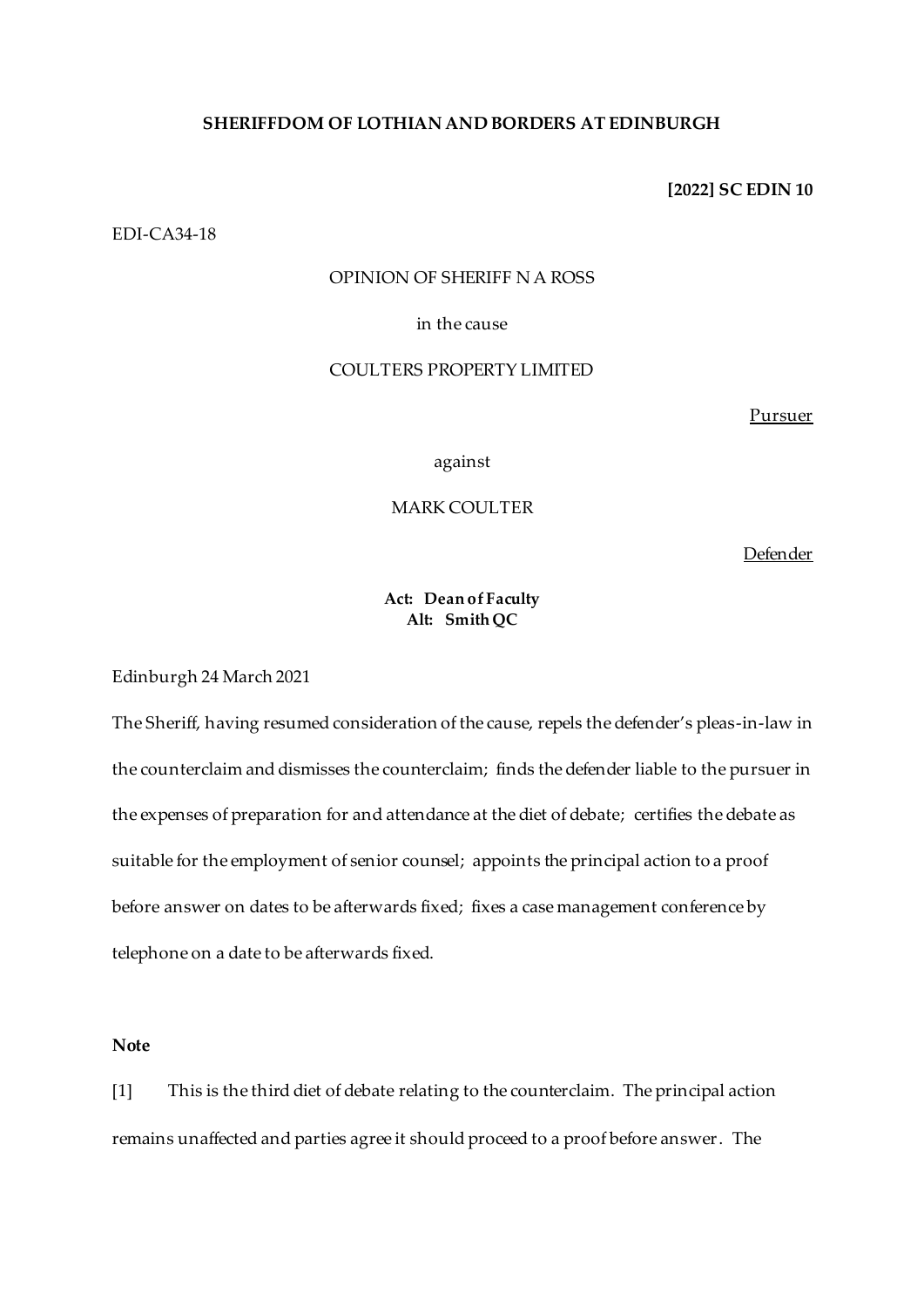counterclaim has been amended. For the purposes of debate the defender's pleadings are treated as true.

[2] The defender counterclaims for loss and damage suffered as a result of misrepresentations by the pursuer, and separately as a result of their breach of contract. He was formerly a director of the pursuer and held all the shares. In March 2016 he transferred 51 per cent of the shares in the pursuer to a third party, in exchange for the acquisition of a business by the pursuer. He remained a director until 21 February 2018, when he was dismissed.

[3] The Articles of Association provide that such circumstances amount to a transfer event. The departing director is deemed to have served a transfer notice for all shares held by him or his family. The Articles set out a mechanism for offering and valuing the shareholding. If a transfer price is not agreed, there is a mechanism for valuation by the auditors, such decision to be "final and binding on the Members, save in the event of fraud or manifest error".

[4] The parties did not agree a transfer price. A firm of accountants ("AAB"), who the defender disputes were auditors at the date of termination, were instructed. AAB carried out a valuation and produced a report, which is lodged. The defender avers that the method of valuation adopted by AAB gave rise to a substantially erroneous undervalue of the shares amounting to a manifest error. Further, the defender avers that the pursuer, by its directors, exerted considerable influence on AAB by misstating the trading position of the company. The statements identified are that the pursuer was "teetering" and there was "no way" anyone would be willing to buy shares in the pursuer. These statements were relied upon by AAB and were their justification for selecting an incorrect basis for valuation, namely an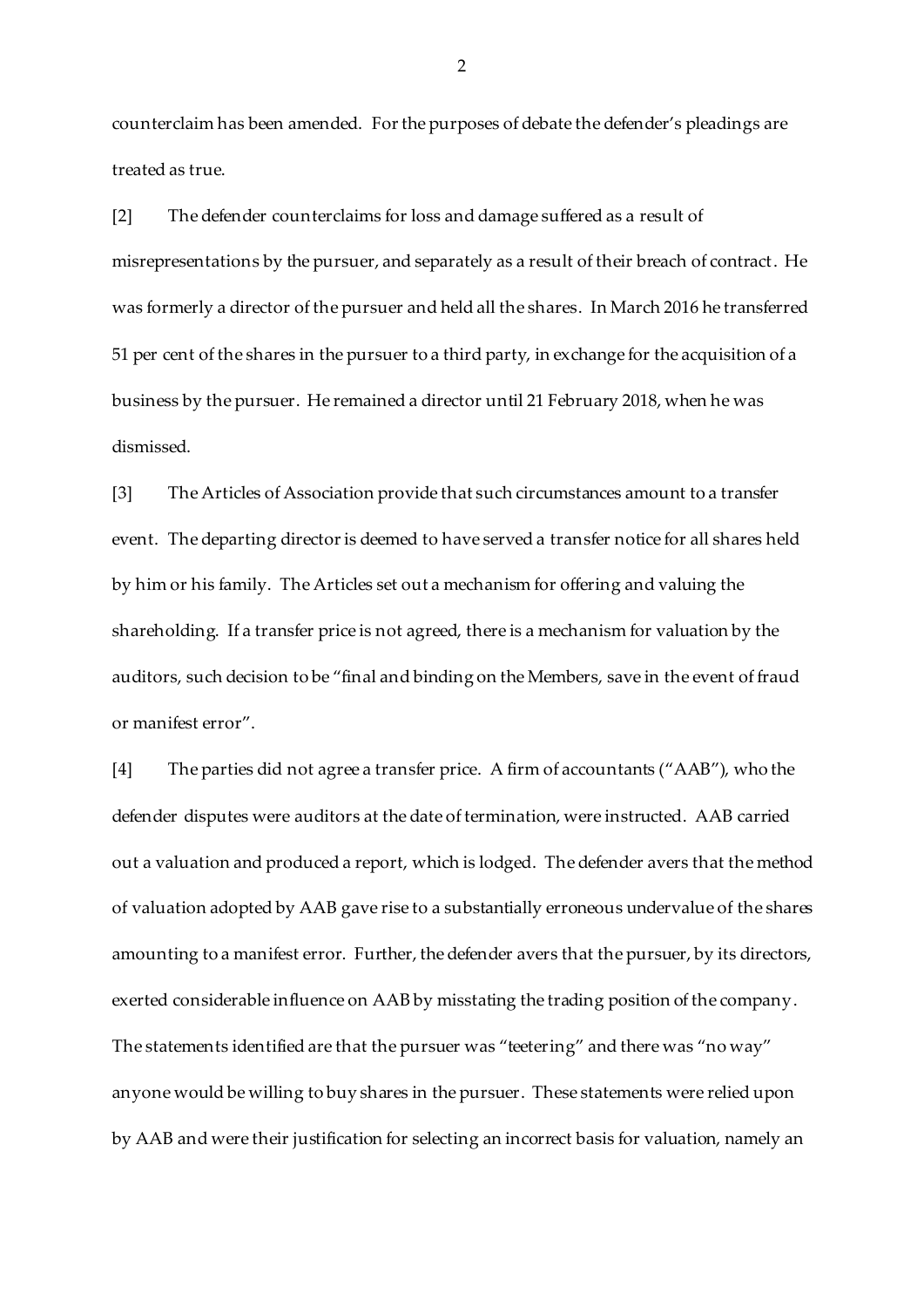assets-based valuation rather than as a going concern. This led to a much lower value being attributed to the defender's shares.

[5] The counterclaim does not seek reduction of the valuation. The remedy of reduction *ope exceptionis* was advanced and rejected at an earlier stage in this action, and it is no longer sought. The present debate was presented by reference to the two grounds of action, namely breach of contract and misrepresentation.

# **Breach of contract**

[6] In relation to breach of contract, the defender avers:

"… the Articles of Association form a contract as between the pursuer on the one hand and the defender on the other. The sale of shares is governed by that contract, in the event of a forced sale as occurred in the circumstances narrated above. The sale effected by the defender did not achieve the value which, in terms of the Articles, was required to be achieved. The pursuer is accordingly in breach of contract with the defender. The defender has suffered loss and damage as a result of the breach of contract by the pursuer. As a result of that breach of contract the sale of the shares was substantially under value …"

## [7] It is also averred:

"… it is admitted that the [pursuer] instructed AAB to carry out a valuation under explanation that the pursuer was under an obligation to ensure that the valuation was carried out on the correct basis and in accordance with the Articles as hereinafter condescended upon and not based on materially incorrect information."

[8] It might be noted in passing that an obligation to "ensure" is materially more stringent than any duty of care, and "obligation" is opaque as to whether it is an obligation in contract or delict. In context, it appears the reference must be to contract, and to refer only to the process of instruction of the valuation, which was thereafter an independent process without mechanism for interference by the directors.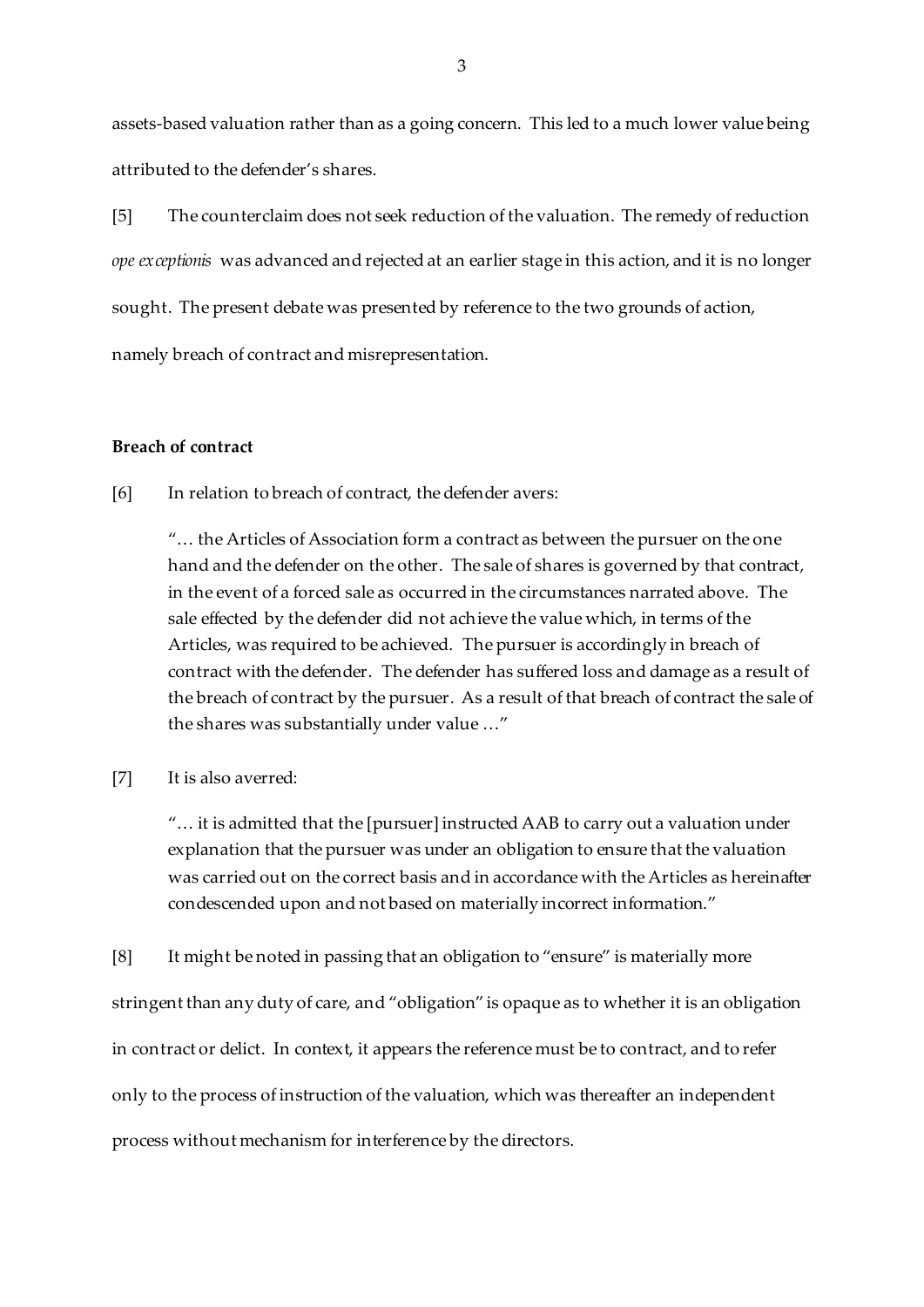[9] The pursuer's criticism of the defender's contract case was straightforward. While it is correct to say the Articles represent a contract between the parties, the pursuer could not be said to be in breach while there was an existing, binding valuation which had been instructed in terms of the Articles. Article 5.2.2 specifies that, in the absence of agreement, the valuation of sale shares is to be certified by the auditors as the Fair Value (as that term is defined in the Articles). That was duly done. No defect is identified in the instruction of the valuation. The defender was paid the valuation price brought out by that valuation exercise. [10] It followed, therefore, that if a valuation had been duly instructed, then the valuation stood, unless and until it was reduced. The defender complains of manifest error in the valuation method. That by itself was not enough. The defender had received what he had bargained for. Such a contractual document can't simply be ignored, and must be reduced if it is defective (*Kelly* v *Kelly* 1986 SLT 101; *Brown* v *Hamilton District Council* 1983 SC (HL) 1; *Sutherland* v *Advocate General* 2006 SC 682).

[11] In any event, the defender had not identified any term of the contract which had been breached.

[12] The defender's position was that it was enough to identify a breach of the Articles, and it followed that a purported valuation prepared on the wrong basis was a nullity. The auditors here had defied their instructions as to the basis of valuation and the Articles had been breached. The resulting valuation was rendered a nullity, and a nullity need not be reduced. *Kelly* (above) did not assist the pursuer, as the present case was not a case where valuation was final. Here, the valuation could be opened up again in certain circumstances, including if it was in manifest error - see *Invensys plc and Others* v *Automotive Sealing Systems Ltd* [2002] 1 All ER (Comm) 222. The defender offered to prove manifest error, and that was sufficient to allow the case to go to proof. In *Premier Telecommunications Group Ltd* v *Webb*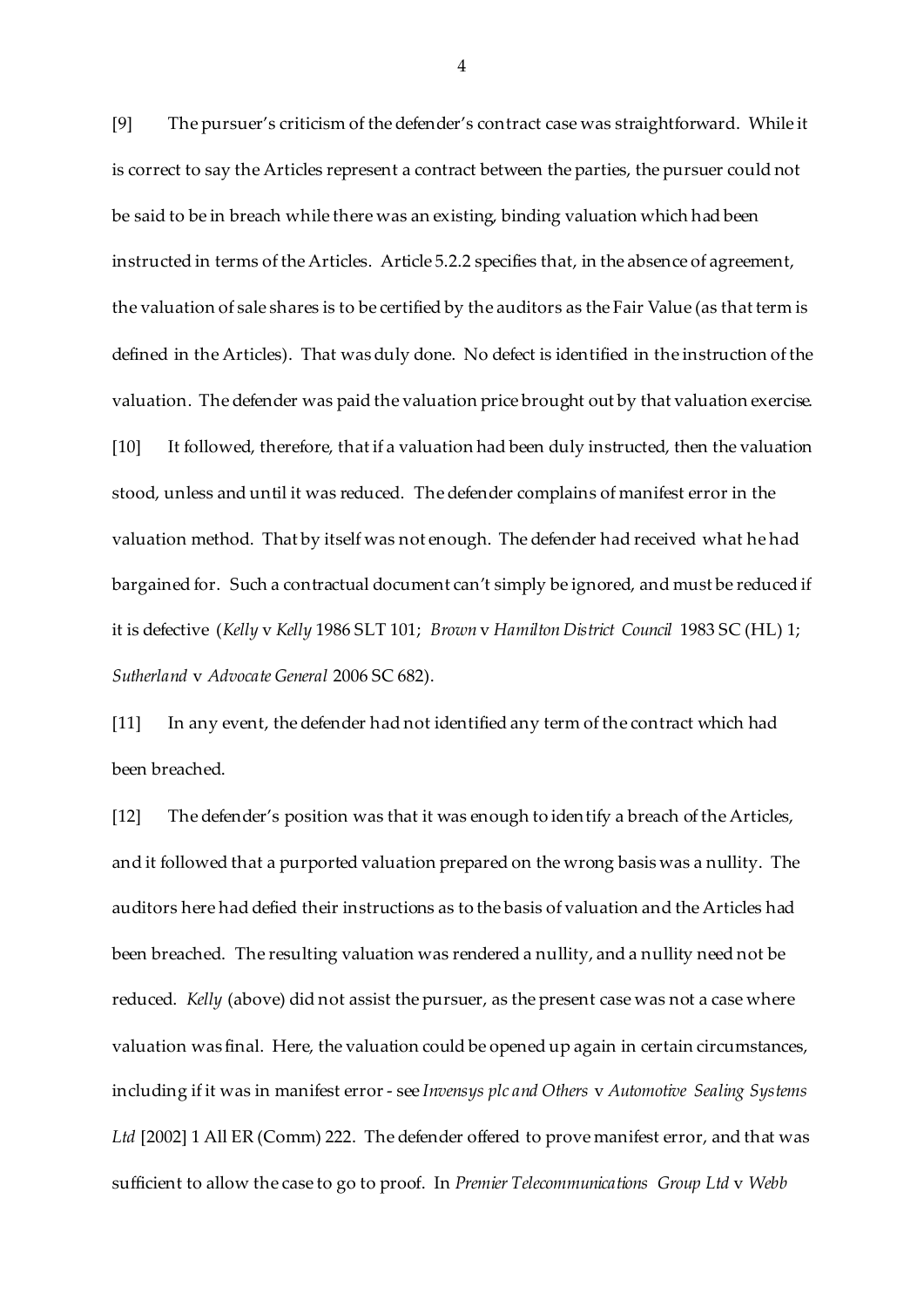[2016] BCC 439, the Court of Appeal drew out the principles for challenging expert valuations (at para 8, quoting *Barclays Bank plc* v *Nylon Capital LLP*), and identified two types of error. The first, challengeable error is where an expert has not embarked on the exercise the parties agreed upon. The second, unchallengeable type is where the expert has embarked on the right exercise but has made errors. This was a case of the first type, as the valuer had not followed the requirements of the Articles. This argument did not depend on any misrepresentation. The valuation did not need to be reduced – it was simply an irrelevance (*Eastern Motor Company* v *Grassick and Others* [2021] CSOH 5). Support for this could also be found in *Hickman & Co* v *Roberts and Others* [1913] AC 229. This was a nuanced argument, unlike the simple context of *Kelly* (above), or *Brown* v *Hamilton District Council* (above) or *Sutherland* v *Advocate General* (above). It is a very different matter to require reduction of a certificate when it was not properly issued in the first place.

[13] Accordingly, proof should be allowed, to allow exploration of whether the wrong question was posed by the auditors.

#### **Decision on breach of contract case**

[14] In my view no relevant case of breach of contract is pled.

[15] The starting point is the averments of breach. While the defender's pleadings are eloquent of how the valuation came to be defective, and the failures by the auditors in selecting the wrong basis for valuation, the pleadings are sparse to the point of silence on how this represented a breach of contract by the pursuer. The pleadings set out the requirements of the Articles ("the directors shall instruct the Auditors to determine and certify the Fair Value…") but does not assert, far less explain, that the directors were in breach of those requirements.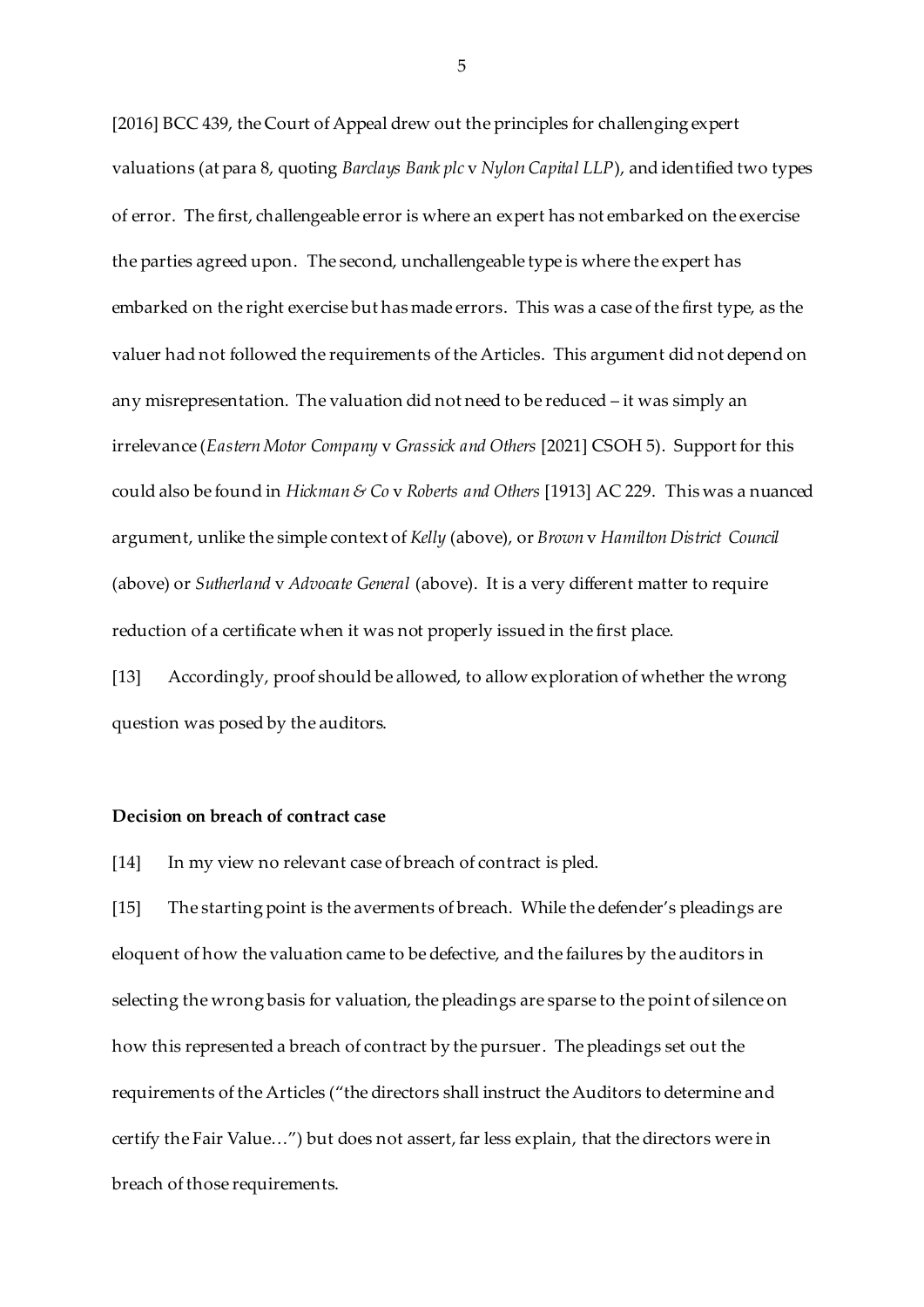[16] The defender avers that the directors "used the incorrectly derived valuation" in sending out transfer notices, which was otherwise in accordance with the Articles. They "have maintained that the Valuation was correct in its assessment of the Defender's rights". These are not said to be breaches of contract. The breach is identified as:

"The sale effected by the defenders did not achieve the value which, in terms of the Articles, was required to be achieved. The pursuer is accordingly in breach of contract with the defender."

The only other potential breach is as identified above, namely:

"the pursuer was under an obligation to ensure that the valuation was carried out on the correct basis and in accordance with the Articles as hereinafter condescended upon and not based on materially incorrect information."

[17] The problem is that no term of the contract is identified which has been breached. The circumstances governing valuation of shares upon a compulsory transfer are expressly regulated by the Articles. The defender does not identify which of those provisions the pursuer failed to observe. No implied term is pled or identified. No interpretation of the express terms is attempted. It is necessary therefore to look to the express terms of the contract to identify any potential breach.

[18] In my view there is no identifiable breach of the Articles by the pursuer. With regard to what is pled, there is no express contractual obligation to "ensure that the valuation was carried out on the correct basis". There is no express contractual obligation to "achieve the value which, in terms of the Articles, required to be achieved." Such a contractual duty to "ensure" or to "achieve" would run contrary to what appears to be the express purpose of the Articles, namely an independent valuation to be carried out according to fixed criteria. An entitlement upon the pursuer's directors to intervene to "ensure" or "achieve" would run entirely contrary to the principle of independence of the valuer. Had the directors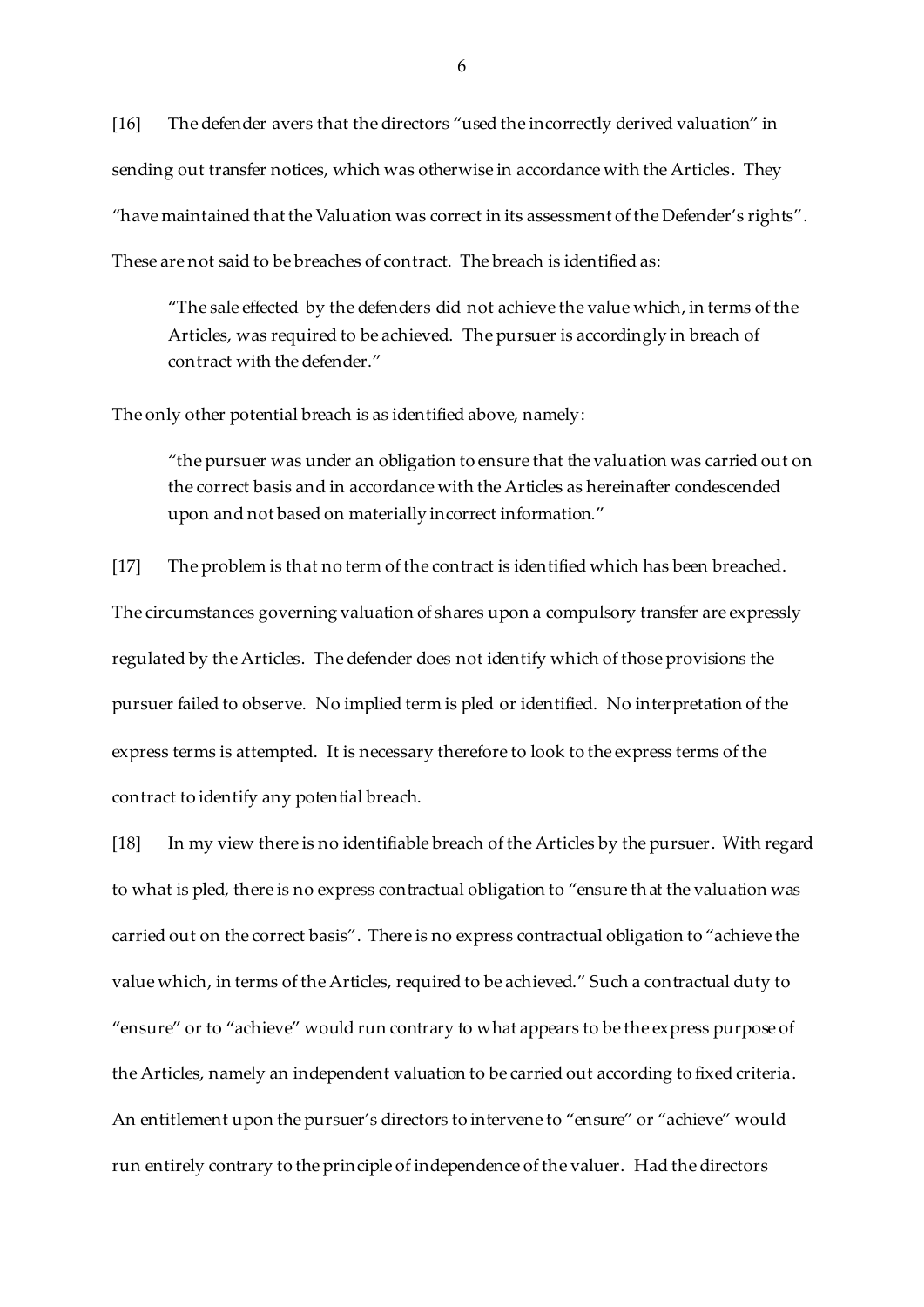instructed the valuers to use the ABV basis for valuation, which the defender identifies as the wrong basis, then a claim for breach of contract would be available. There is no suggestion that the directors did so, or that they did anything other than instruct the valuers in accordance with the Articles.

[19] There is, of course, a complaint against the directors, to the effect that they made one or more misrepresentations about the pursuer's commercial position. This is pled separately as a delictual misrepresentation, and is discussed below. It is not founded upon as part of any breach of contract. It could not be, because there is no relevant contractual term, and no implied term is pled. The averment does not go so far as to state that the auditors were not properly instructed in accordance with the Articles.

[20] The absence of relevant averments of breach of contract is sufficient to compel rejection of the contract argument. The pursuer relies on a further and separate point, namely that the valuation, until reduced, remains binding on the parties.

[21] In my view the valuation cannot simply be ignored. It is the end result of a process which the parties agreed would be independent and binding. If the valuation proceeded on a fundamentally erroneous basis, the appropriate procedure for raising such a question is by an action of reduction of the certificate (*Kelly* v *Kelly*, above, at page 104E). That is particularly so where, as here, the error does not appear on the face of the valuation. The case of *Hickman* (above) was based on English procedure which was not shown to be the same as in Scotland. *Eastern Motor Company Limited* (above) involved an application for reduction *ope exceptionis*, which is not sought here. As the court there noted (at paragraph [39]), there is a distinction between, on one hand, resisting *ope exceptionis* the enforcement of a decision whose validity is challenged and, on the other, reducing that decision. In the present case, were the shoe on the other foot, the defender could resist an action which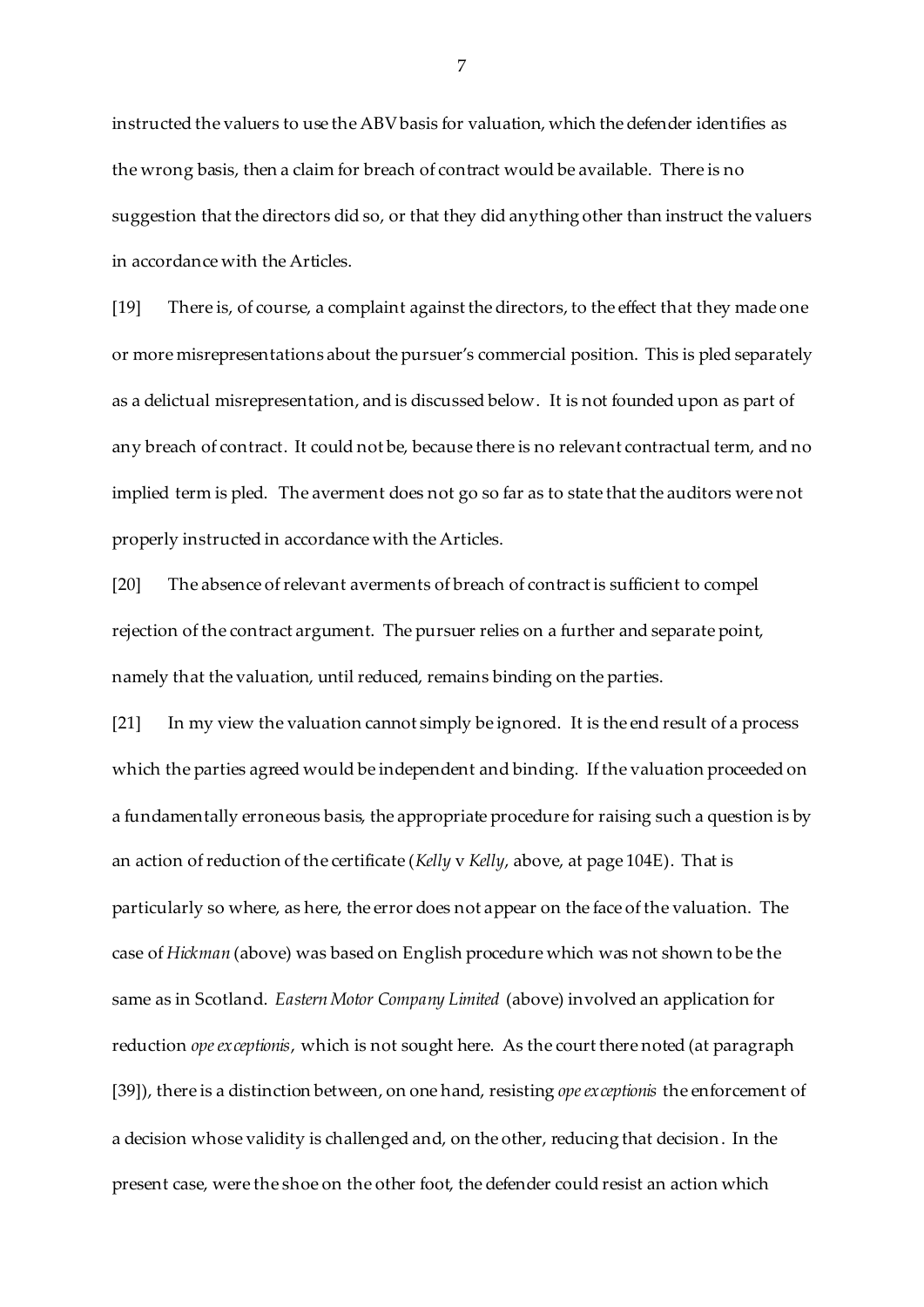founded on the defective valuation, without reducing it. The defender is not in that position. He is not merely defending himself. He is the party who wishes to establish a valuation, but who is unwilling to accept an existing valuation which was obtained under the correct contractual procedure. It is difficult to see that the procedure could be operated again while the existing valuation stands, as the terms of the Articles are exhausted, and the auditors are *functus officio*.

[22] Had the provisions of Article 5.2.2 stopped short of stating that the decision was to be final and binding, albeit with exceptions for fraud and manifest error, and had provided only that the valuation was to be prepared in accordance with certain principles, it may have been possible to argue that the valuation was a nullity as it stood. I express no view on that argument, as it remains hypothetical. But such an argument could not be available, in my view, when the parties have agreed that the valuation is to be final. The defender does not seek that the valuation is reduced, and accordingly there is no proposal that the auditors be reinstructed. Accordingly to accede to the defender's argument would, in this action, have the effect that the court's findings on the proper basis for valuation of the shares, and indeed the resulting value, would be substituted for those of the auditors. The parties have contractually agreed to exclude that possibility. They have excluded the court's jurisdiction in valuing the shares, and have instead conferred binding validity upon the valuation. In my view, in order to seek to challenge the value of the shares, the defender would require to reduce the valuation.

[23] It follows that the defender has not identified a relevant contractual claim open to him under the Articles. The averments and plea-in-law relating to breach of contract are irrelevant in that they do not relevantly identify any breach of contract, and further do not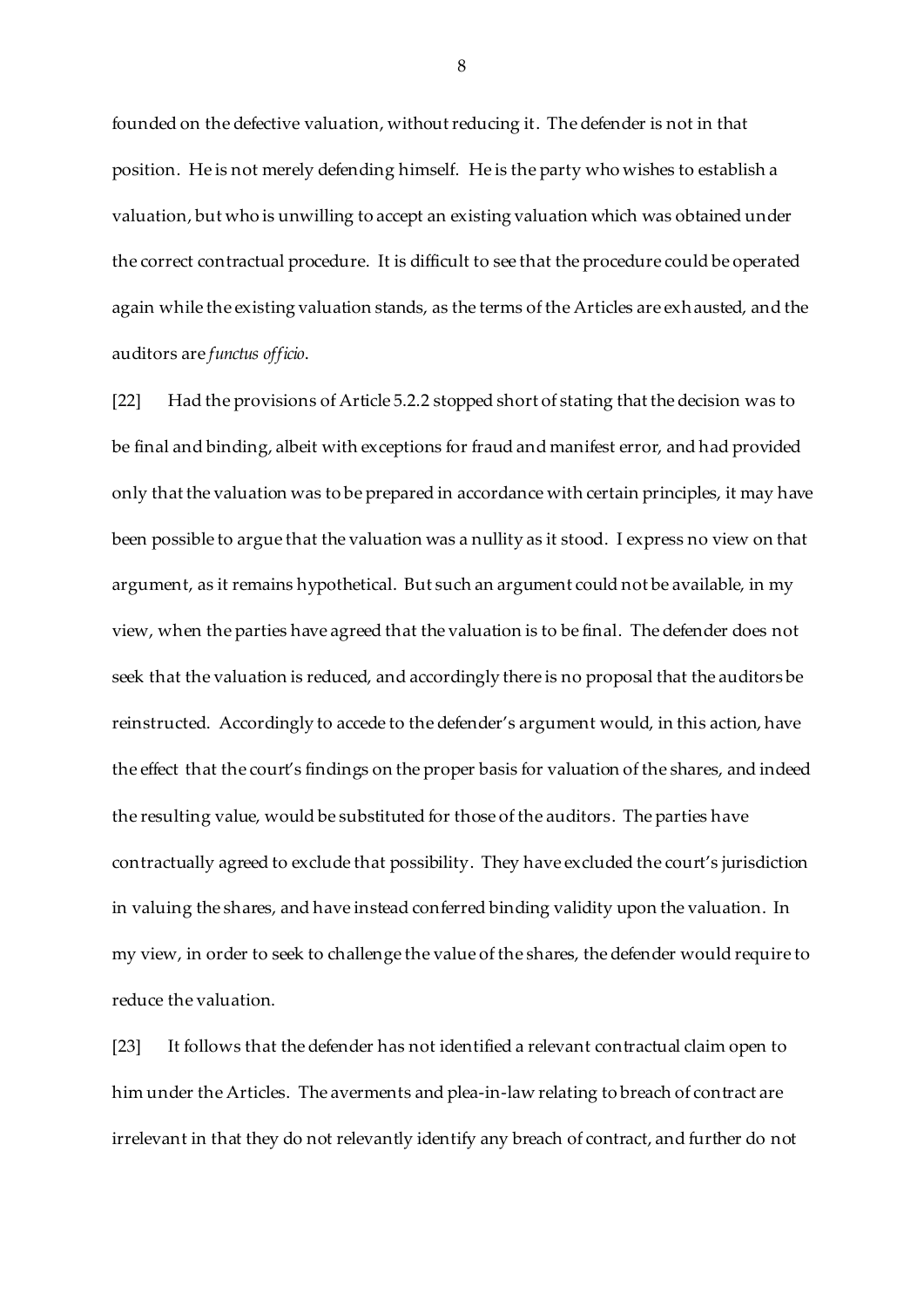identify any relevant remedy. For these reasons, the case founded on breach of contract must be refused probation.

#### **Misrepresentation**

[24] This is a tripartite relationship, where the pursuer and defender were contractually bound, in certain circumstances, to appoint a third party valuer to fix a monetary value of the defender's shareholding. The defender alleges misrepresentation by the pursuer to the valuer, leading to a substantial undervaluation. That misrepresentation is said to amount to a delict which has caused loss to the defender, for which the defender is entitled to damages. [25] Counsel's researches did not reveal any authority which recognised a duty of care arising out of this tripartite relationship. Senior counsel for the defender candidly acknowledged that this was an unusual case of misrepresentation for which he could discover no direct authority. The argument proceeded by analogy with existing duty of care situations with due regard to the restrictions on when a duty of care can be said to arise.

#### **Misrepresentation case - pursuer**

[26] The Dean of Faculty submitted that this can only be a case of negligent misrepresentation. Fraudulent misrepresentation requires to be specifically and clearly averred and no such case is advanced. Innocent misrepresentation does not sound in damages. By elimination, therefore, this can only be a claim for negligent misrepresentation. [27] It followed that the defender must identify a duty of care which had been breached. As neither party could cite authority showing a duty of care in this situation, it was necessary to start from first principles. Following *Robinson* v *Chief Constable of West Yorkshire Police* [2018] AC 736, it is necessary to consider the closest analogies in the existing law, with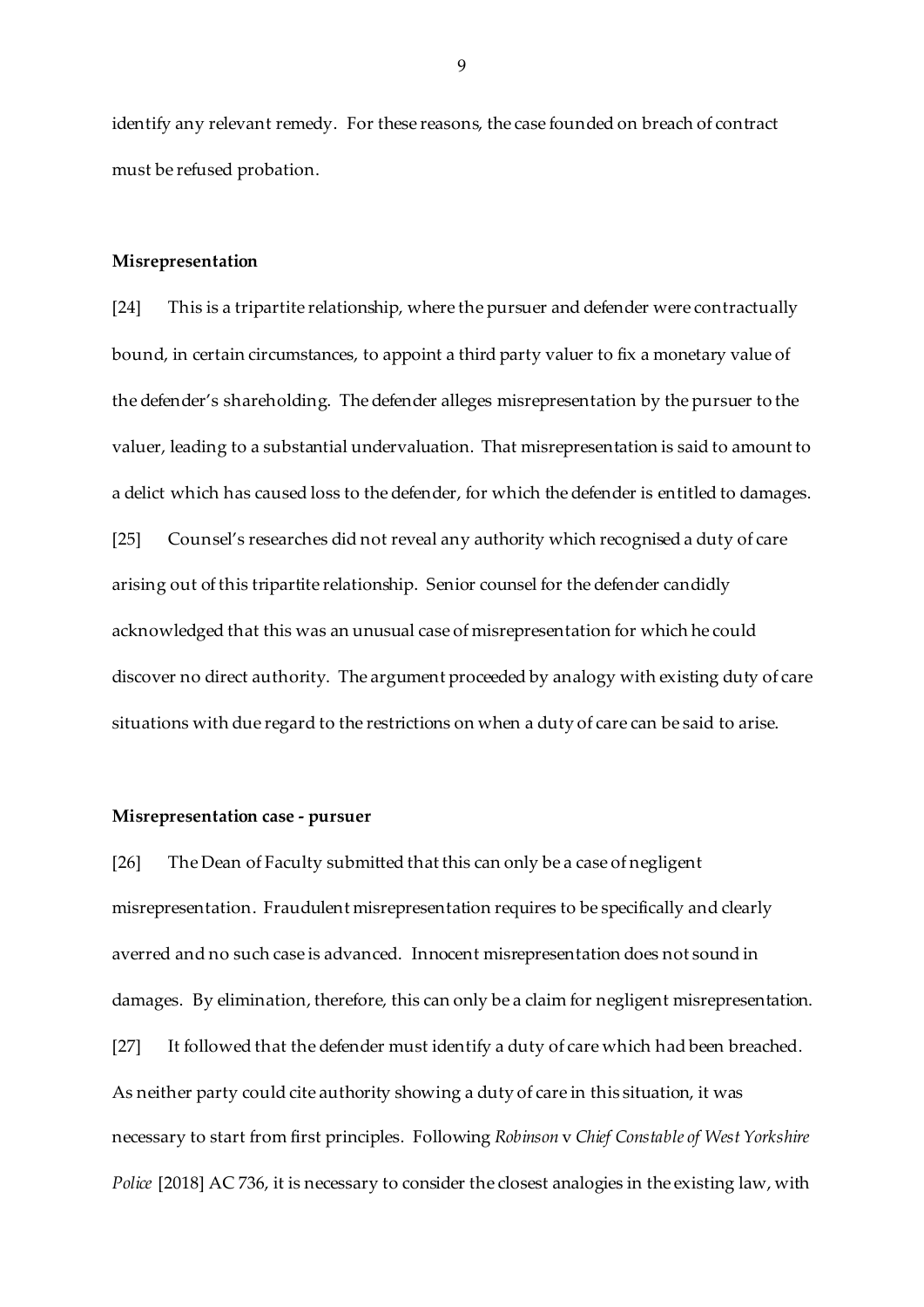a view to maintaining the coherence of the law and the avoidance of inappropriate distinctions. In such cases the court will weigh the reasons for and against imposing liability, in order to decide whether the existence of a duty of care would be just and reasonable (*ibid* at para [29]).

[28] In attempting to find analogous situations, where a duty of care may arise notwithstanding that parties are at arms' length, an obvious (but admittedly imperfect) analogy was the question of duties owed between litigants in a court action.

[29] *Business Computers International Ltd* v *Registrar of Companies and another* [1988] Ch 229 involved a company being wrongfully wound up as it never received notification of proceedings. It brought an action in negligence for failure to exercise reasonable care to see that the registered address was correctly stated. It was held that antagonists, who sought a legal remedy in an adversarial process, owed no duty to each other. It was conceptually odd to superimpose a duty of care on top of the procedural safeguards already available (at p239F-G). That case involved a bipartite relationship.

[30] In *Customs and Excise Commissioners* v *Barclays Bank plc* [2007] 1 AC 181, a freezing injunction over assets held by the defenders was notified to them, but they failed to prevent payments out of the relevant accounts. Lord Bingham observed (at page 190) that an assumption of responsibility may be identified in some cases, but is an objective test. Lord Rodger observed (at paragraph 47) that the parties to contested court proceedings are entitled to treat the other side as opponents whom they wish to vanquish, and owe them no duty of care. That extends also to their professional representatives, who owe no duty to the other side. The Dean of Faculty observed that, either way, assumption of responsibility was the touchstone for whether there was a duty of care in pure economic loss cases. No such assumption was either averred or supported in the present case.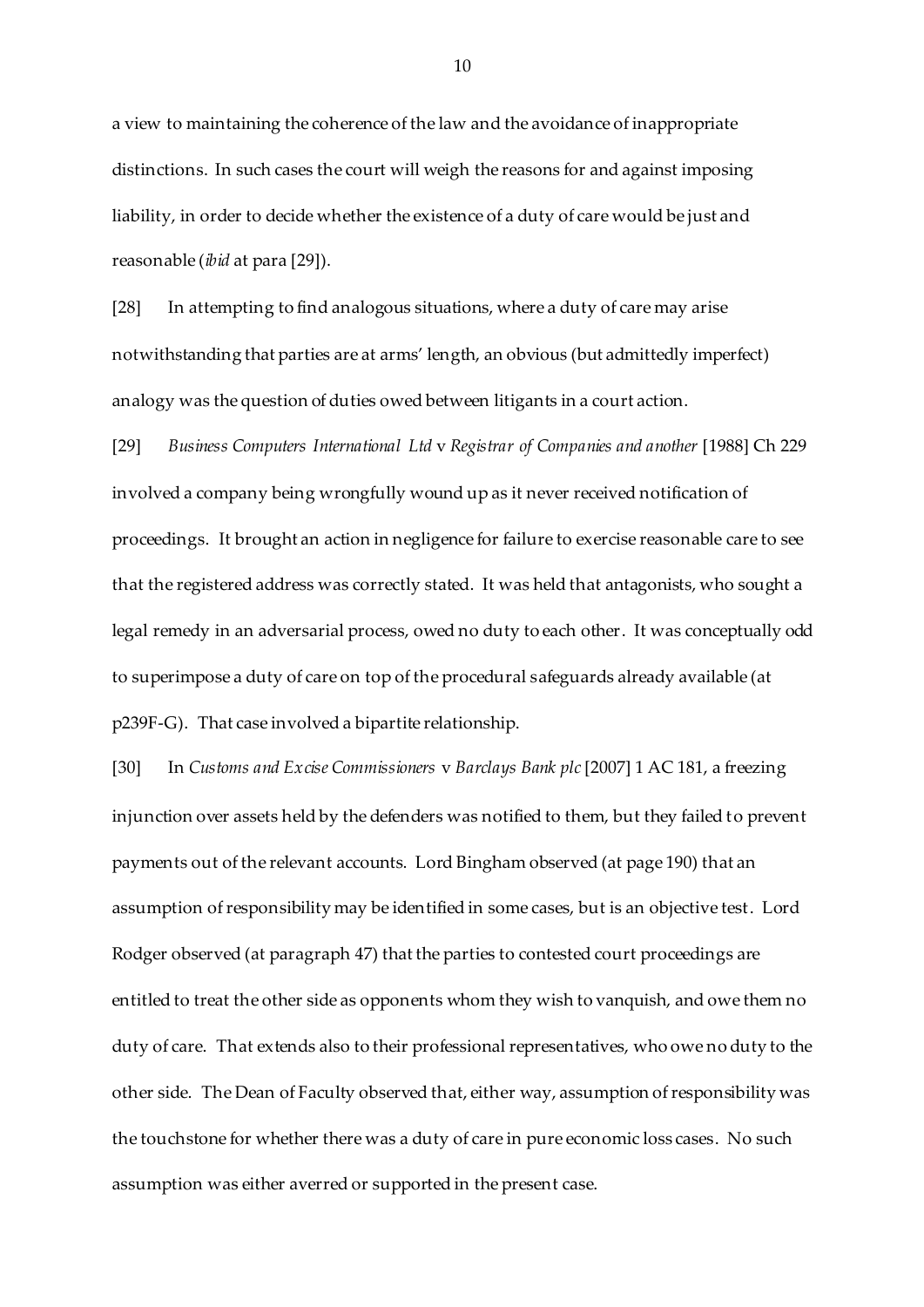[31] In *Commissioners for Her Majesty's Revenue and Customs* v *Charles* [2019] EWCA Civ 2176, a Court of Appeal case, damages were sought in respect of misleading information supplied by HMRC to a tax tribunal. A duty of care was rejected, at least in cases where there had been no wilful or reckless misleading of a court. Such a duty would have profound effects on the preparation of court cases.

[32] Similar analogies might be made with arbitration, or expert determination, but there was nothing in such case law which would assist the defender.

[33] There were three reasons why a duty of care should not arise in this situation. The first is that there is a clear conflict of interest. The second was that there was no question of reliance, reasonable or otherwise, by the defender on any actings by the directors. The third reason is the contractual context of the actings.

[34] Regarding a conflict of interest, Article 5.2.2, the valuation provision, only applied where the parties could not agree a valuation. The deemed seller would wish a high valuation. The directors of the company would wish a low valuation. It was no answer to say that the company would not normally have an interest, as the Articles provide for purchase of shares by the company in certain circumstances. The parties are in conflict. In *Jain* v *Trent Strategic Health Authority* [2009] 1 AC 853 a health authority wrongfully applied under statute to have a nursing home shut down, ruining the business. The House of Lords held there was no duty of care in situations where conflicting duties might be owed to different interested parties. In the present situation the pursuer company might be required to purchase the shares if there were no buyer, so there was a conflict in whether a low or high valuation was awarded. The directors could not owe this duty both to a shareholder and a company. In *Macleod* v *Crawford* 2010 SLT 1035 the court recognised the conflict of interest between a client (whether to take a higher, final offer of damages) and the wider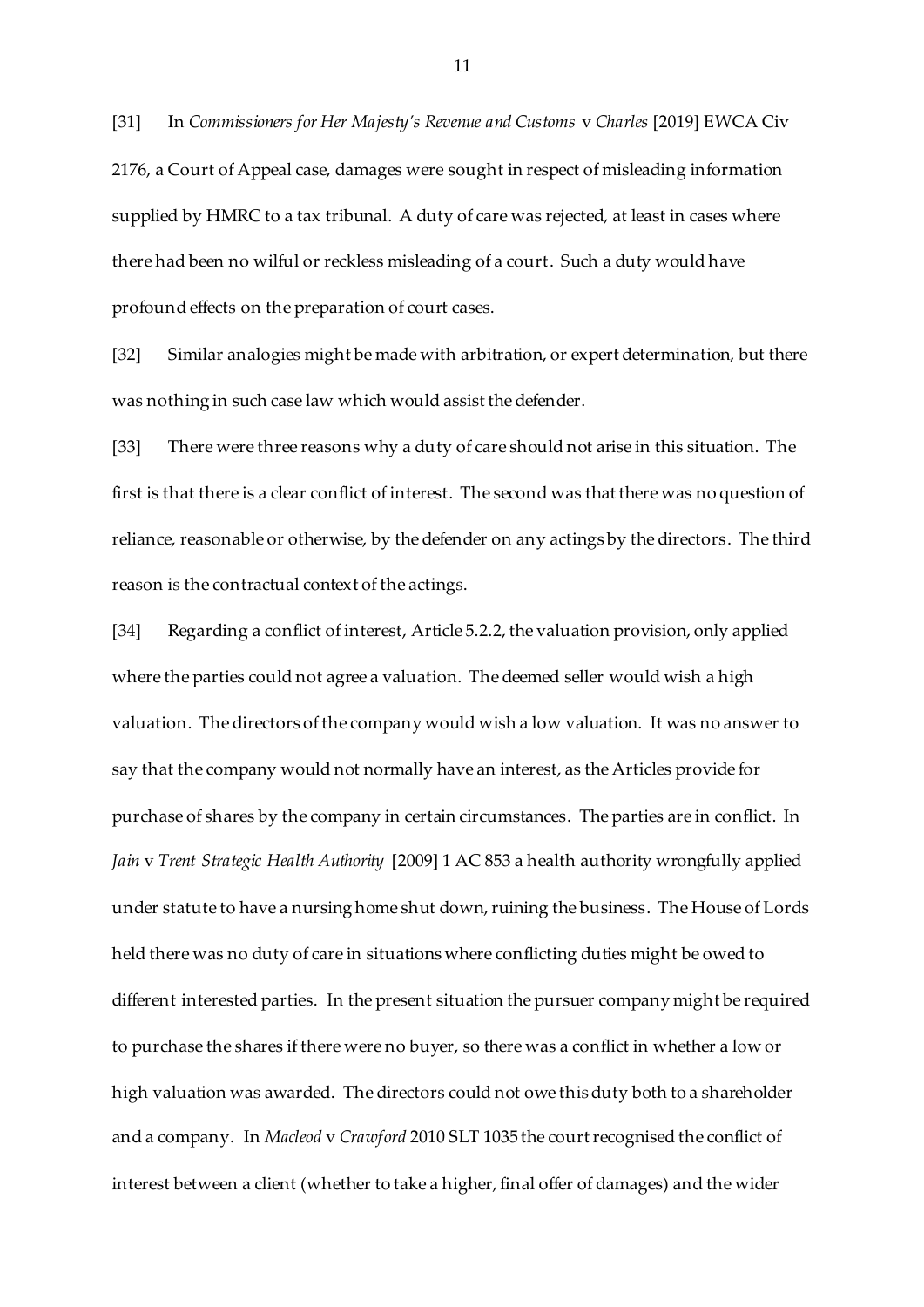interests of his family (to preserve a future claim in case of death from pleural plaques). The court recognised that conflict of interest is a major factor in determining whether a duty of care is owed (at paragraph [34]). Here, conflict was a pre-requisite for Article 5.2.2 being triggered. The existence of conflict militated against a duty of care being imposed.

[35] The second factor is reasonable reliance. It is settled that there can be no duty of care unless there was reasonable reliance on the conduct complained of. In *NRAM Ltd* v *Steel* [2018] SC (UKSC) 141, a solicitor acting for a borrower misstated to the lender that a loan was being wholly, rather than partially, redeemed, leading to a discharge of a security. The Supreme Court held that assumption of responsibility remained the foundation for liability for misrepresentation. It was necessary for a representee to establish that it was reasonable for him to have relied upon the representation and that the representor should reasonably have foreseen that he would do so. In an arms' length transaction a solicitor did not generally owe a duty to the opposing party. In the present case, not only was there no question of an assumption by the directors of responsibility to the pursuer, but none was pled. There could be no question of reliance on what was said. Even if the valuer had relied on the statement, that did not mean the defender could be said to have relied upon it.

[36] The averments about reliance remained unchanged from the earlier stages of this case, and had already been found to be inadequate.

[37] The third factor which indicated that this was not a duty of care situation is the contractual setting. In the case of Articles of Association, there might be claims in both contract and delict, but it is counter-intuitive to find there is a more extensive duty in delict than there is in contract. The Dean of Faculty referred to *Robinson* v *P E Jones (Contractors) Ltd* [2012] QB 44, where a purchaser raised an action against a house-builder for faulty construction of chimney flues. The Court of Appeal reviewed the authorities. It found that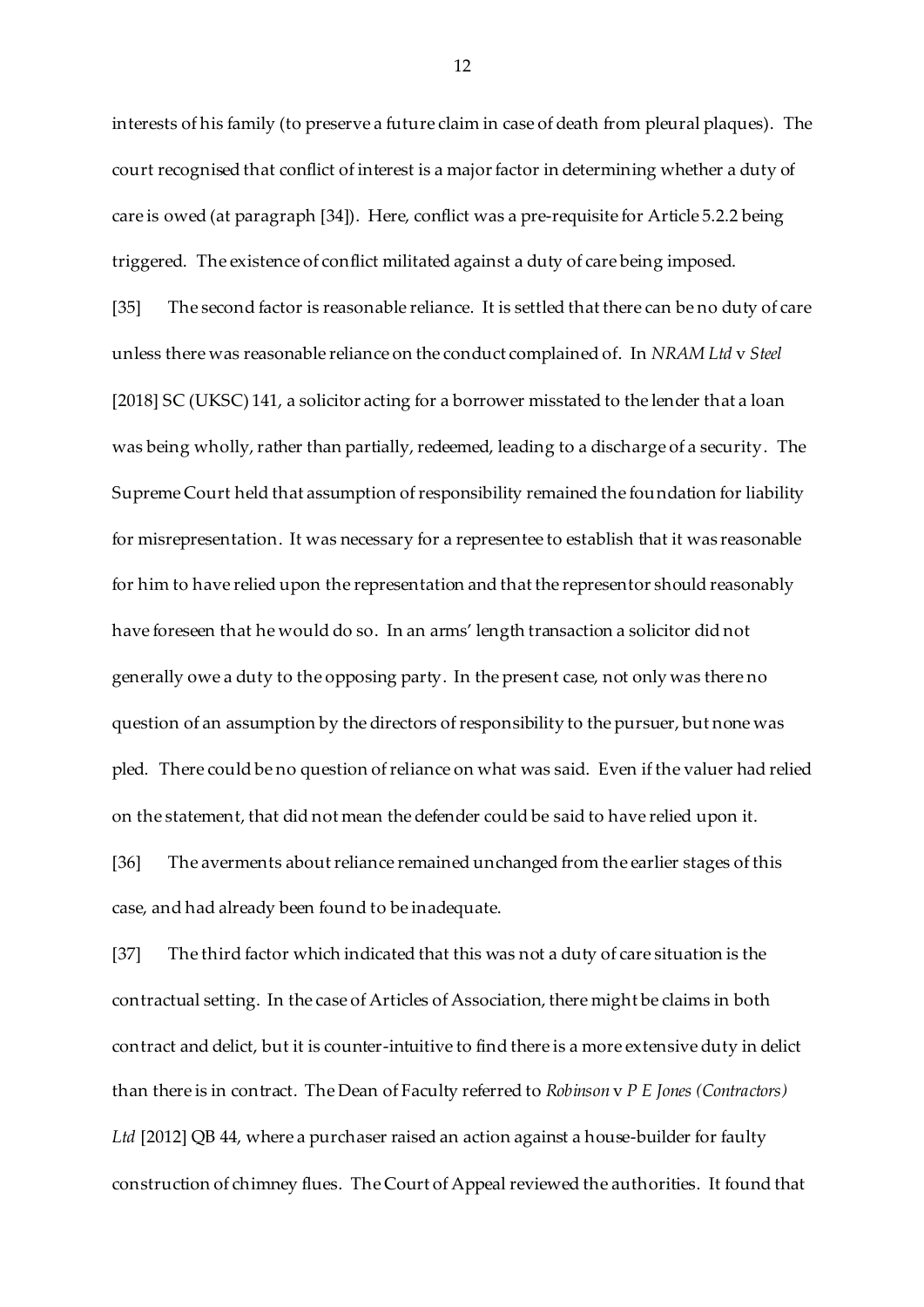in a case of economic loss the relationship was primarily to be governed by contract, and a co-extensive duty in tort would not be created in the absence of any assumption of responsibility by the builder. The law of tort created a different and less extensive duty, which was to take reasonable care not to cause personal injury or damage to other property. Counsel also found support for this in *Euroption Strategic Fund* v *Skavinska* [2013] Bus LR Digest and *Halvorson* v *Persimmon Homes* [2018] WLUK 600.

[38] The defender here was relying on intentional delicts, for which no duty of care is required, and accordingly the analysis was flawed. No intentional delict was pled.

#### **Misrepresentation case - defender**

[39] For the defender, senior counsel submitted that no right would arise against the valuers, AAB, who would be able to say that they acted on information given to them. Any action would require to be against the pursuer company itself.

[40] Accepting that a case based in misrepresentation in these circumstances was unusual, that was not sufficient to deny probation to these averments. A novel duty of care situation can only be decided after the facts are known, not on the pleadings. It is not possible to assess a duty like this without evidence. The defender offered to prove that there was a duty not to mislead a valuer.

[41] Counsel found himself broadly in agreement with the propositions advanced for the pursuer, but submitted that the effect of *Robinson* v *Chief Constable*(above) was that the matter should be decided at proof, unless obviously no duty of care situation arose. There was enough in the pleadings to justify proof. It was enough that the comments were calculated and intended to affect the valuation. The averments were responsibly made following recoveries under a specification. The wrongful acts include not only providing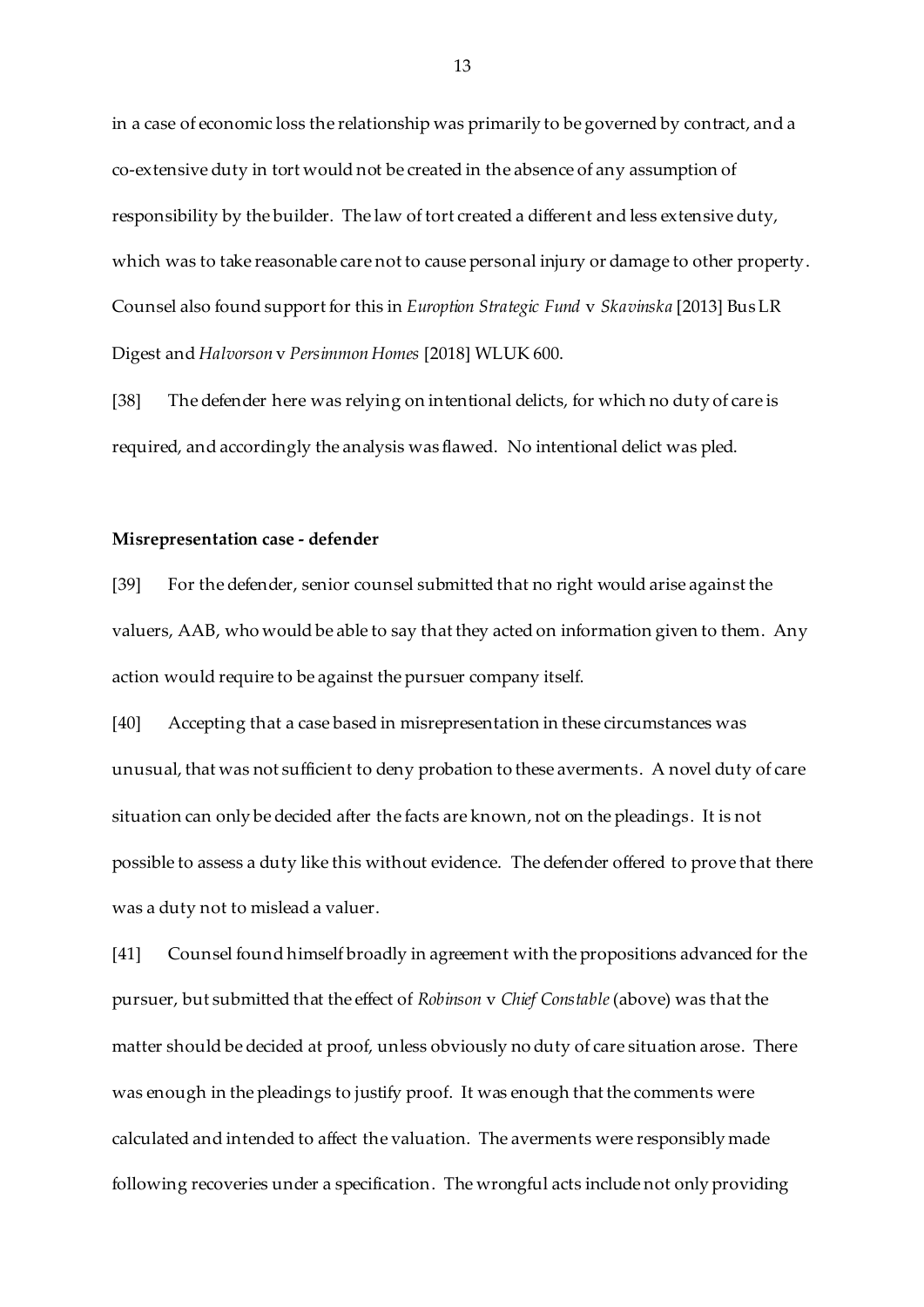wrong information but also in preventing the valuers from meeting the defender. That would be sufficient to find that there had been an assumption of responsibility for the accuracy of the information, by the directors to AAB.

[42] The intention of parties is a red herring. It is sufficient for a duty to be imposed that a misrepresentation is made, with the knowledge that it is likely to be relied upon. The contract expects honesty, as he put it.

[43] Reference was made to *Hickman & Co* v *Roberts and Others* [1913] AC 229. A building contract provided that the decision of the architect on all matters would be final. The architect inappropriately allowed his judgment to be influenced by the building owners and delayed issuing certificates as a result. While the detail of that case did not assist, the overall justice of not allowing reliance on the certificate was correct. The architect had acted to the instructions of one party in circumstances where he should not, and therefore the certificate was invalid. It was enough that he was influenced, so to render his certificate worthless. It was noteworthy that no reduction of the certificate was contemplated.

[44] While counsel agreed that analogous situations would assist in consideration of a duty of care, it was entirely inapposite to draw a comparison with litigation. This was a contractual situation, not a litigation, and was not adversarial. *Hickman* simply set out the consequences, that a certificate can no longer be relied upon.

[45] In relation to assumption of responsibility, the reliance was by AAB, not the defender, but the latter bore the consequences. This was a sound basis from which to draw an explanation at proof. A novel duty of care situation is a good reason to go to proof. Counsel rebutted the proposition that there was any conflict of interest here. There was no reason to distinguish between reasonable reliance by a party and that of an intermediary. In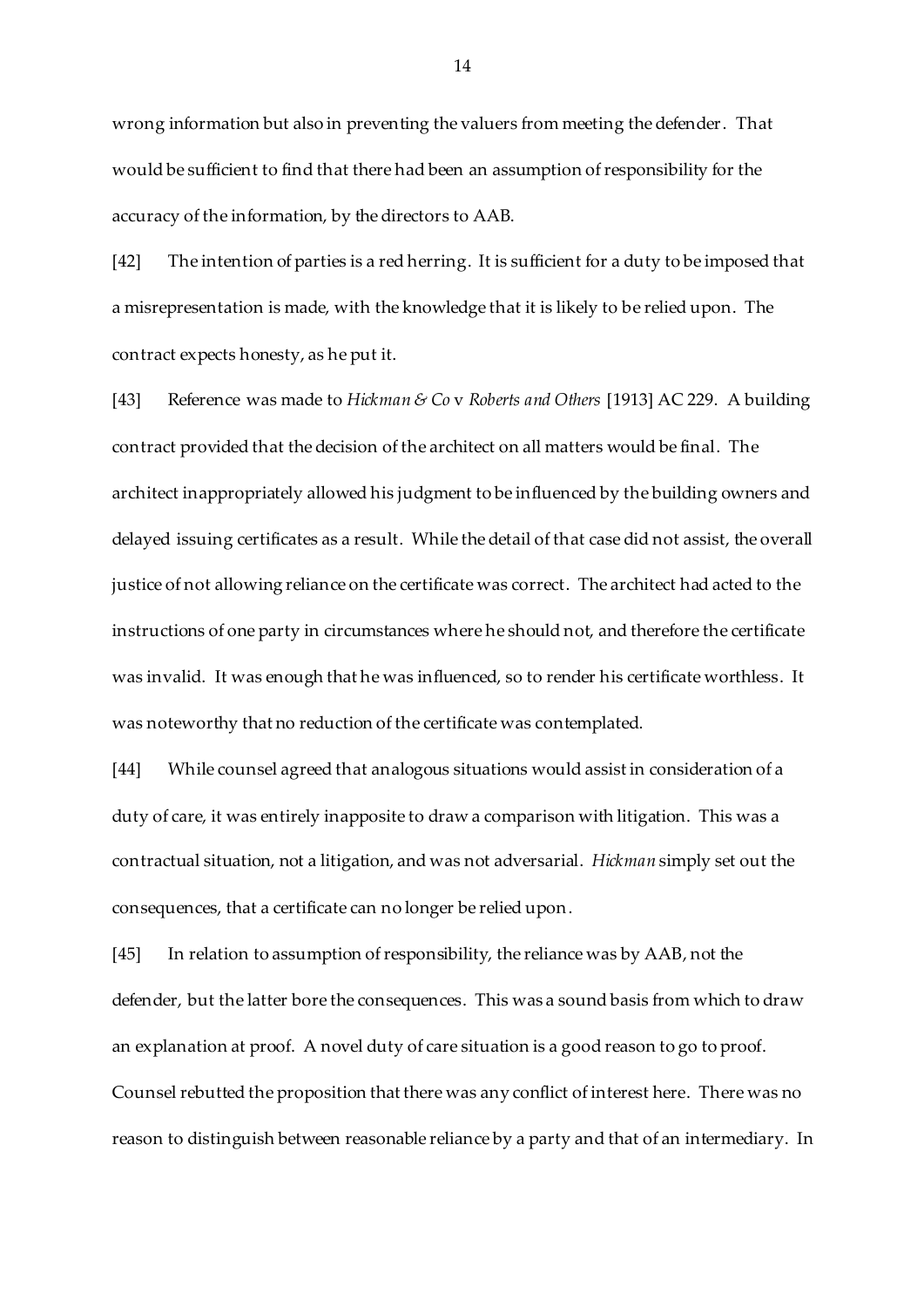relation to the contractual context, this problem was extraneous to the contract, which simply did not deal with a wrongful valuation.

#### **Decision on misrepresentation**

[46] In respect of the case based on misrepresentation, the central elements which the defender offers to prove are :

(i) the terms of the Articles, which require that "the directors shall instruct the Auditors to determine and certify the Fair Value of the [defender's shares]" ;

(ii) that Fair Value is "the price which the Auditors state in writing to be their opinion of the fair value of the Shares concerned, calculated on the basis that: (a) the Fair Value is the sum which a willing buyer would agree with a willing seller…(d) if the Company is then carrying on business as a going concern, it will continue to do  $\text{so:} \dots$ ";

(iii) that the Auditors act only as experts and not as auditors, and their decision is to be final and binding except in the event of fraud or manifest error;

(iv) that the pursuer was under an obligation to ensure that the evaluation was carried out on the correct basis and in accordance with the Articles and not based on materially incorrect information.

(v) the method of valuation adopted by AAB gave rise to a substantially erroneous under-value of the shares amounting to manifest error;

(vi) the asset-based valuation method adopted was manifestly incorrect because, amongst other reasons, the pursuer was continuing to trade;

(vii) the pursuer sought to and in fact did exert considerable influence on AAB by stating the future viability of the company was in doubt;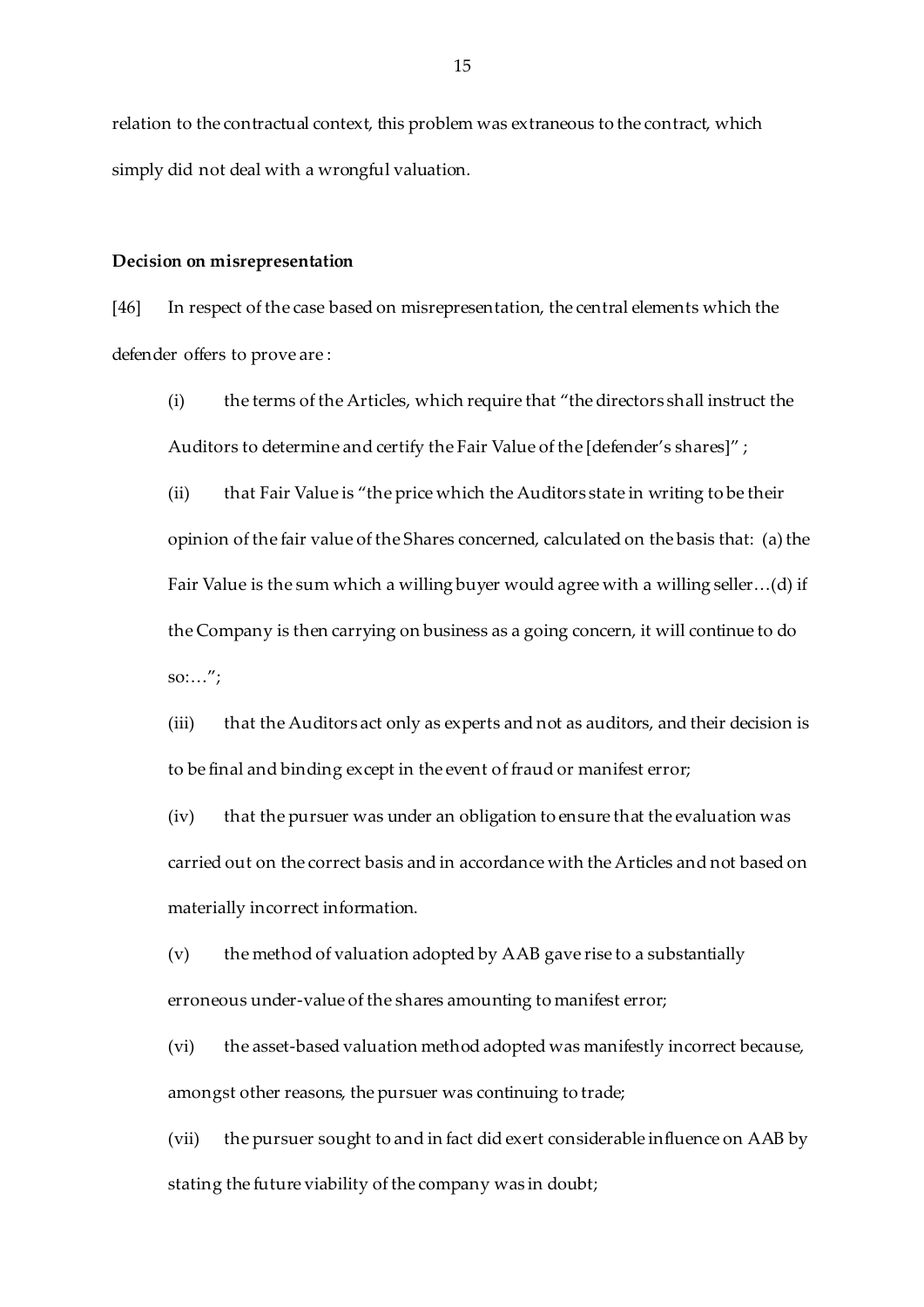(viii) the statement relied upon was a director, in a meeting with AAB, stating that the company was "teetering" and there was "no way" anyone would be willing to buy shares in the pursuer;

(ix) that this statement was untrue, was relied upon by AAB, and was their justification for approaching the valuation on an asset based valuation basis;

 $(x)$  it was calculated to have that effect;

(xi) AAB were not acting independently but were acting in the sole interests of the pursuer to undermine the valuation of the defender's shares;

(xii) their assessment does not meet appropriate accounting standards, was not based on independent investigation, and can only have been justified by incorrect reliance on the pursuer's misrepresentation.

[47] There is no case directed against the auditors, doubtless due to the potential difficulties with liability framed to by the defender's senior counsel. Accordingly, in considering the case of misrepresentation brought against the pursuer, criticism of the auditors' actings is for background information only, to explain the mechanism whereby loss was incurred. A practical difficulty in assessing the pleadings is that the case against the defender is interwoven with a series of complaints about the methodology and impartiality of AAB. It is necessary to leave aside those grounds of complaint which appear to direct a case against AAB, and consider only those grounds of fault which might be laid at the door of the pursuer company.

[48] The starting point for a case based on misrepresentation causing economic loss is assumption of responsibility. In a tripartite relationship, and acknowledging the dearth of authority on the point, it will be particularly important to identify to whom that responsibility is undertaken. The defender avers that the responsibility was undertaken to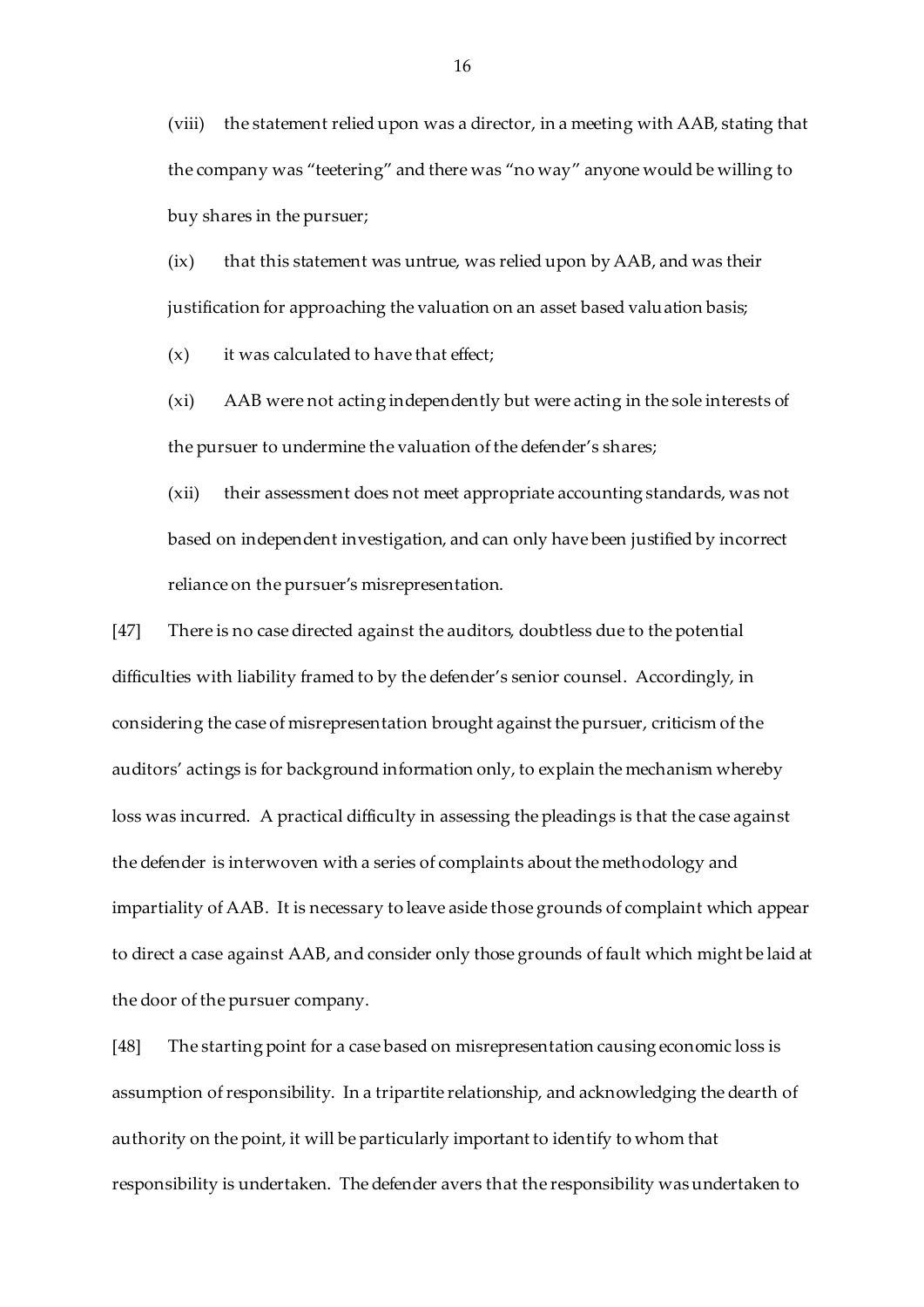him, under the Articles. Counsel were in agreement that this appears to be a novel duty of care situation, if it is one at all, and *Robertson* (above) sets out the criteria for approaching such a question.

[49] The proposition is that the pursuer, acting by its directors, owed a duty of care to the defender not to make a wrong statement about the company. In my view there are no grounds on which to find that the pursuer breached any such duty of care towards the defender.

[50] The starting point for a novel duty of care is assumption of responsibility by one party towards another. There is "no better rationalisation for liability in tort for negligent misrepresentation than the concept of an assumption of responsibility. …this concept remains the foundation of the liability. (*NRAM* v *Steel*, above, at paragraph [24]). That reliance must be reasonable, reasonableness being "central to the concept of an assumption of responsibility".

[51] The tripartite nature of this relationship means it is necessary to be careful with the use of terms. The case relies only on a duty of care owed by the pursuer to the defender. Accordingly, any "reliance" referred to must be reliance by the defender. Although in ordinary parlance the auditors might rely on what the pursuer's directors said, their reliance is not the necessary reliance to create a duty of care between the pursuer and the defender. Any "reliance" by the auditors is no more than a way of describing the causal connection between a breach of duty by the pursuer to the defender, and the mechanism leading to the defender's loss.

[52] I accept the pursuer's submission that this can only be a case of negligent misrepresentation, although the pleadings do not use that term. Innocent misrepresentation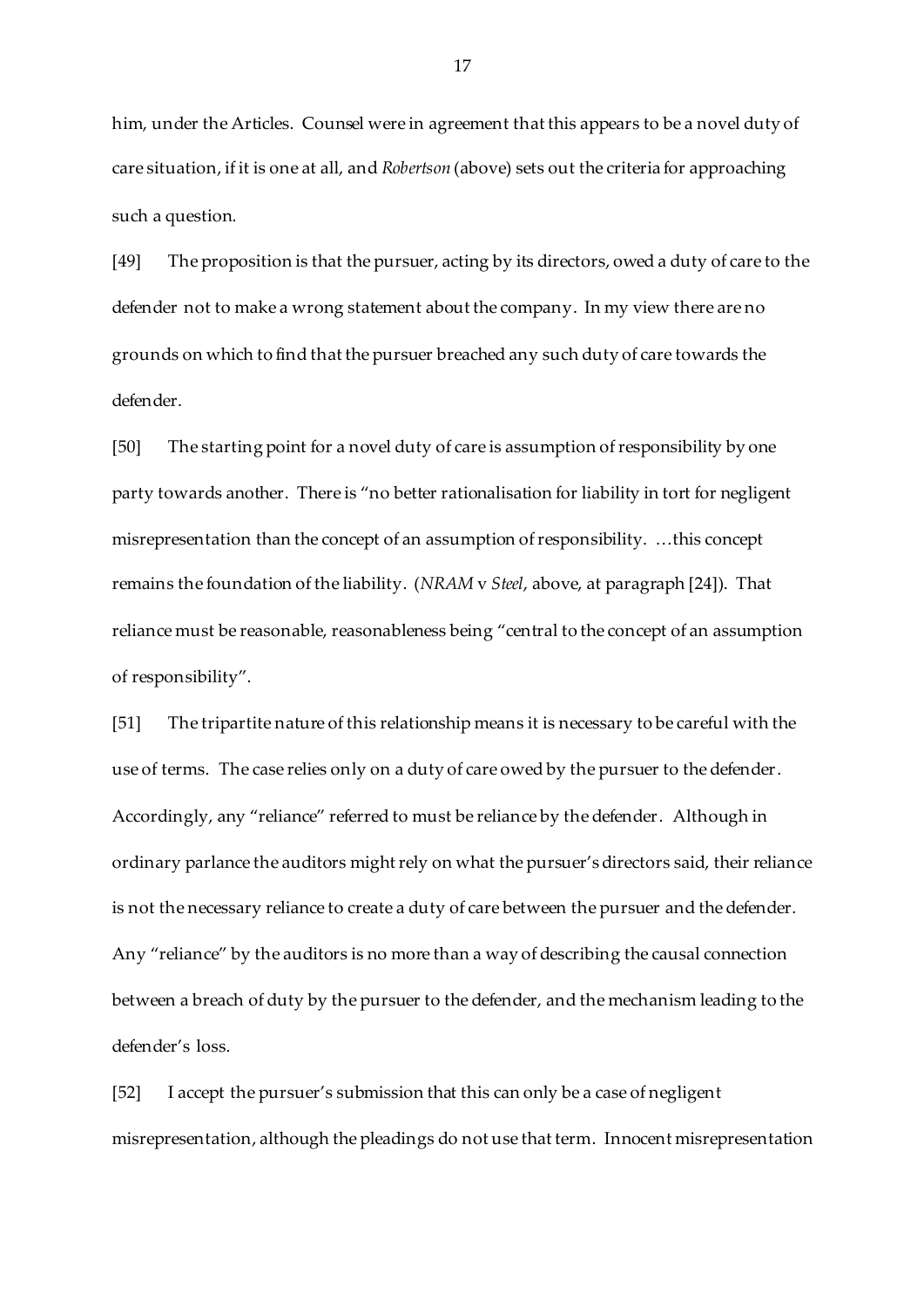does not sound in damages. Fraudulent misrepresentation demands careful and specific allegations of fraud, which are not made.

[53] Why, then, did a director of the pursuer owe a duty in these circumstances, to this shareholder, not to made negligent misrepresentations? In my view there is no sound case, either on the factual averments in this case or on wider principle.

[54] In *NRAM Ltd* v *Steel*, above, the Supreme Court, in holding that assumption of responsibility remained the foundation for liability for misrepresentation, stated that it is necessary for a representee to establish that it was reasonable for him to have relied upon the representation, and that the representor should reasonably have foreseen that he would do so. Once it is recognised that it is the defender's reliance, not that of the auditors, which is important, the pleadings do not set out any such case. It is nowhere stated that the defender relied on a duty of care by the pursuer.

[55] I note in passing the averment that:

"… it is admitted that the [pursuer] instructed AAB to carry out a valuation under explanation that the pursuer was under an obligation to ensure that the valuation was carried out on the correct basis and in accordance with the Articles as hereinafter condescended upon and not based on materially incorrect information."

An obligation to "ensure" is materially more stringent than any duty of care, and "obligation" is opaque as to whether it is an obligation in contract or delict. In context, it appears the reference must be to contract, and to refer only to the process of instruction of the valuation.

[56] The pleadings set out in detail why the method of valuation adopted by the auditors gave rise to a substantially erroneous under value of the shares, and was disconform to the Articles. It is averred that their methodology was "accordingly in defiance of their instructions", as well as being in manifest error.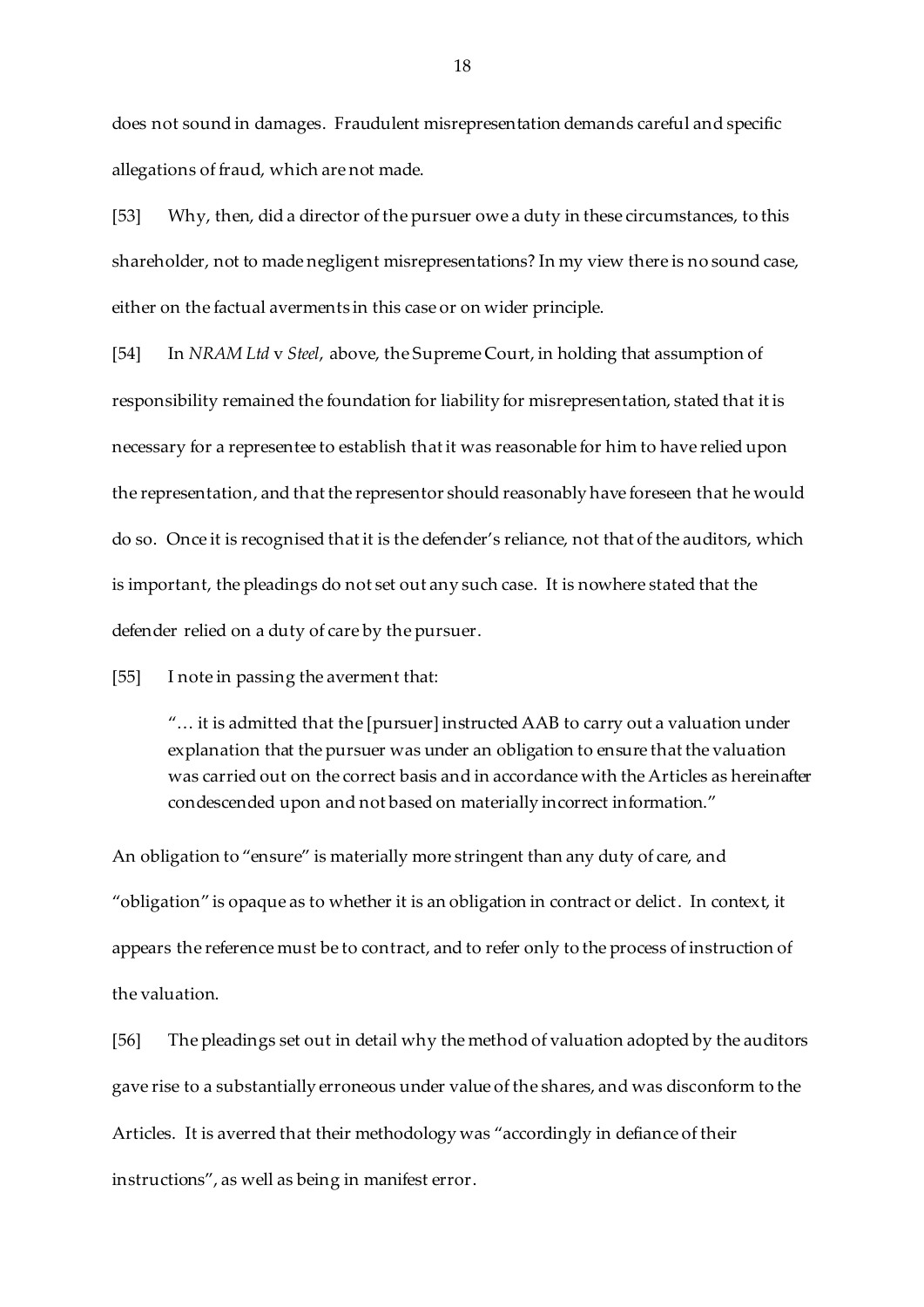#### [57] Thereafter:

"The pursuer sought to (and in fact did) exert considerable influence upon AAB by stating that the future viability of the company was in doubt. At a meeting on or around 28th March 2018 (at which the defender was not present), the intended valuation was discussed. Fraser Jackson told AAB that the termination notice had been served subsequent to the Valuation date. Malcolm MacPherson (a Director) told AAB that the pursuer was "teetering" and that there was "no way" anyone would be willing to buy shares in the pursuer. The statement to the effect that the company was not viable was untrue. It was relied upon by AAB, and was their justification for approaching the valuation on an ABV basis. It was calculated by Mr MacPherson to influence the valuation to be carried out by AAB."

[58] The pleadings go on to say that the auditors were acting in the sole interests of the pursuer to undermine the valuation obtained by the defender, and that they failed to make an independent assessment of the status of the company. There was no independent evidence that the director's statement was true. Had they investigated they would have "discovered that the contentions of the pursuer's directors were false".

[59] Two observations can be made. The first is that this complaint is not expressly based on the breach of any duty owed by the pursuer to the defender, does not set out any reliance by him, and does not state that there was any assumption of responsibility towards the defender. That is sufficient to exclude any delictual case based on breach of duty of care. [60] Secondly, the reference to "false" contentions, and to the deliberate attempt to influence the auditors, tends to reveal that this allegation goes beyond mere negligent misrepresentation. The defender has pled a case based on breach of duty, but in fact the real complaint appears to be of a deliberate attempt to mislead. That would not be a duty of care situation – a deliberate wrong does not require any duty of care to be established. Such a

misrepresentation. Fraud requires direct accusation and specific pleading, and this is not done. That too is sufficient for dismissal of this part of the case. Even if the accusation falls

case is beyond negligent misrepresentation, and could only be a case of fraudulent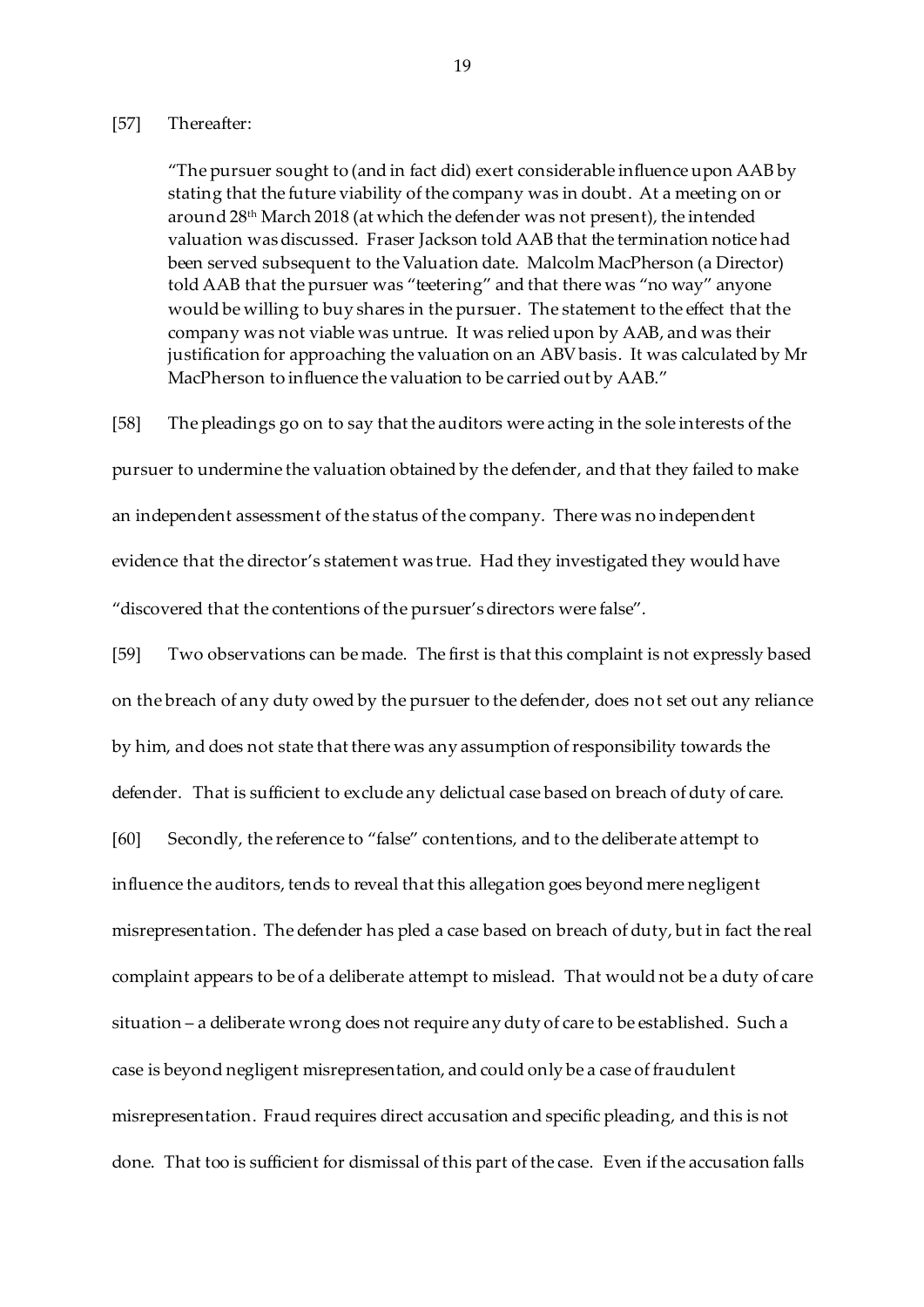short of fraud, it is enough that it goes beyond any form of negligence. No relevant case of negligent misrepresentation is pled. That may be because the principal wrongdoing, if it exists, is laid at the door of the auditors.

[61] Accordingly, on the averments, no relevant case is advanced, as no duty of care situation was created. Even on wider principles, however, no such duty of care would arise. [62] I accept the parties' analysis of *Robinson* v *Chief Constable of West Yorkshire Police*, above, that it is necessary to consider the closest analogies in the existing law, with a view to maintaining the coherence of the law, in identifying whether the existence of a duty of care would be just and reasonable (*ibid* at para [29]).

[63] One such, admittedly imperfect, analogy might be with duties owed between litigants, as the pursuer suggests. In *Business Computers International Ltd* v *Registrar of Companies* (above), when it was held that antagonists engaged in an adversarial process, owed no duty to each other, it was observed that it was conceptually odd to superimpose a duty of care on top of the procedural safeguards already available (at p239F-G). Similarly, in *Customs and Excise Commissioners* v *Barclays Bank plc* (above) no assumption of responsibility was found to exist in a litigation context. Parties to contested court proceedings are entitled to treat the other side as opponents whom they wish to vanquish, and owe them no duty of care. That extends also to their professional representatives, who owe no duty to the other side. In *Commissioners for Her Majesty's Revenue and Customs* v *Charles* (above), any duty of care in relation to misleading information was rejected, at least in cases where there had been no wilful or reckless misleading of a court. It is not enough to assert a logical chain of causation between the event and the result. There is no support in the authorities for a duty of care in this situation. That is particularly so when the tripartite nature of the present relationship is considered.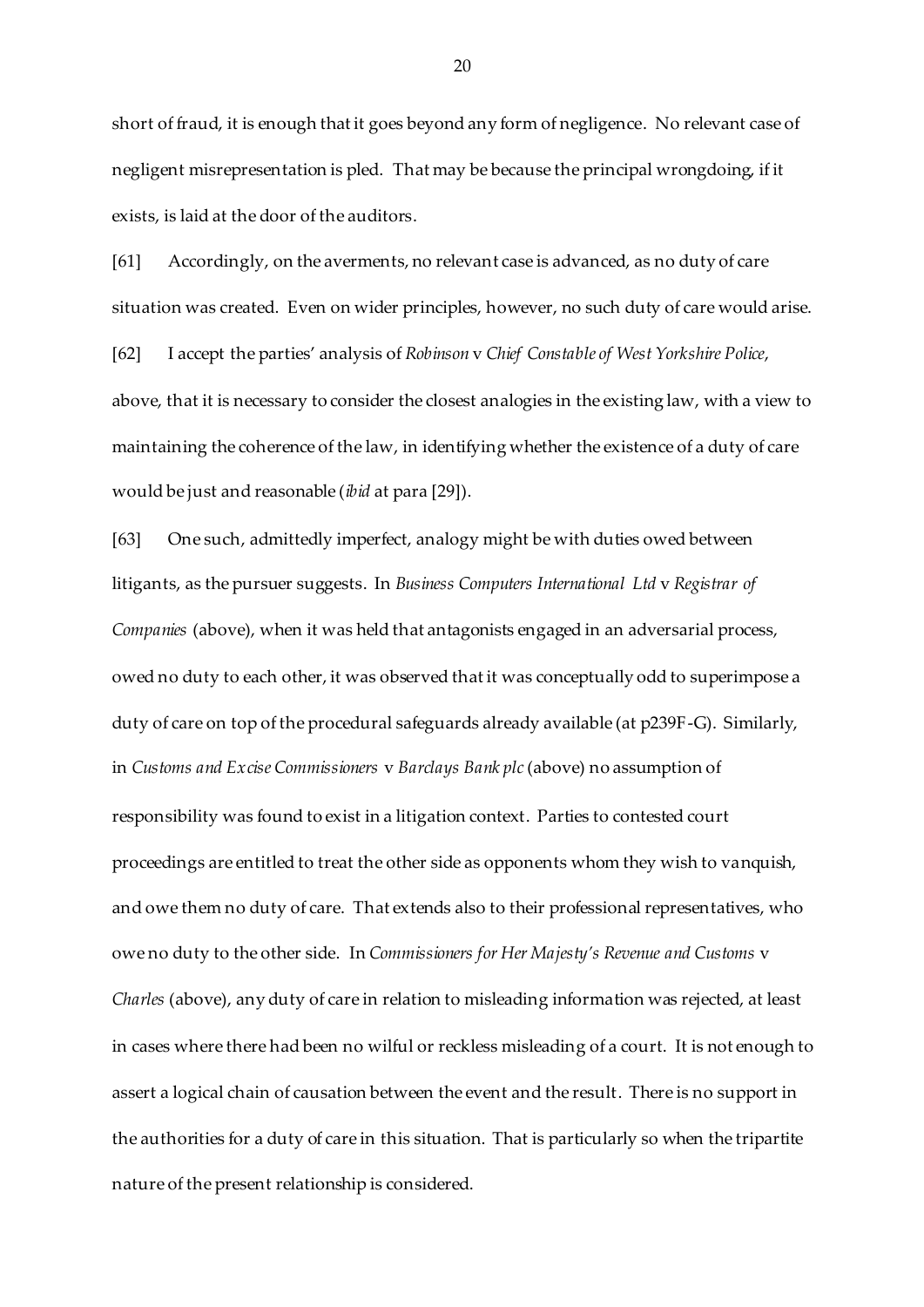[64] More substantially, there are authorities which point the other way. It is unlikely that a duty of care will arise in a situation where conflicting duties would arise to different parties. The directors of a company have duties to the company and to shareholders. In a situation like the present, where in some circumstances the pursuer may require to acquire the shareholding under the Articles, there is at least a potential conflict in assessing the value of those shares.

[65] Quite apart from the conflict of interest, it is necessary to have regard to the wider context giving rise to the present dispute. That is solely a contractual context, and the counterclaim depends on the misapplication of an agreed contractual valuation mechanism. The Articles do not set out any duties on the parties other than to operate a mechanism to appoint valuers. What the defender argues for is a more extensive duty in delict than there is in contract. I accept that *Robinson v P E Jones (Contractors) Ltd* (above) is a helpful authority here, where the Court of Appeal found that in a case of economic loss the relationship was primarily to be governed by contract, and a co-extensive duty in tort would not be created in the absence of any assumption of responsibility by the builder. It held that the law of tort/delict created a different and less extensive duty, which was to take reasonable care not to cause personal injury or damage to other property. The proposition is supported by *Euroption Strategic Fund* v *Skavinska* (above) and *Halvorson* v *Persimmon Homes* (above).

[66] Where there is a contractual relationship amongst shareholders, any reasonable reliance would require to spring from the operation of the contract itself. It is difficult to see that this would require the law to imply a duty of care. In any event, in a case such as this which seeks damages for economic loss on the basis of a misrepresentation, there would require to be a representation of some sort to the claimant. None is pled here. Any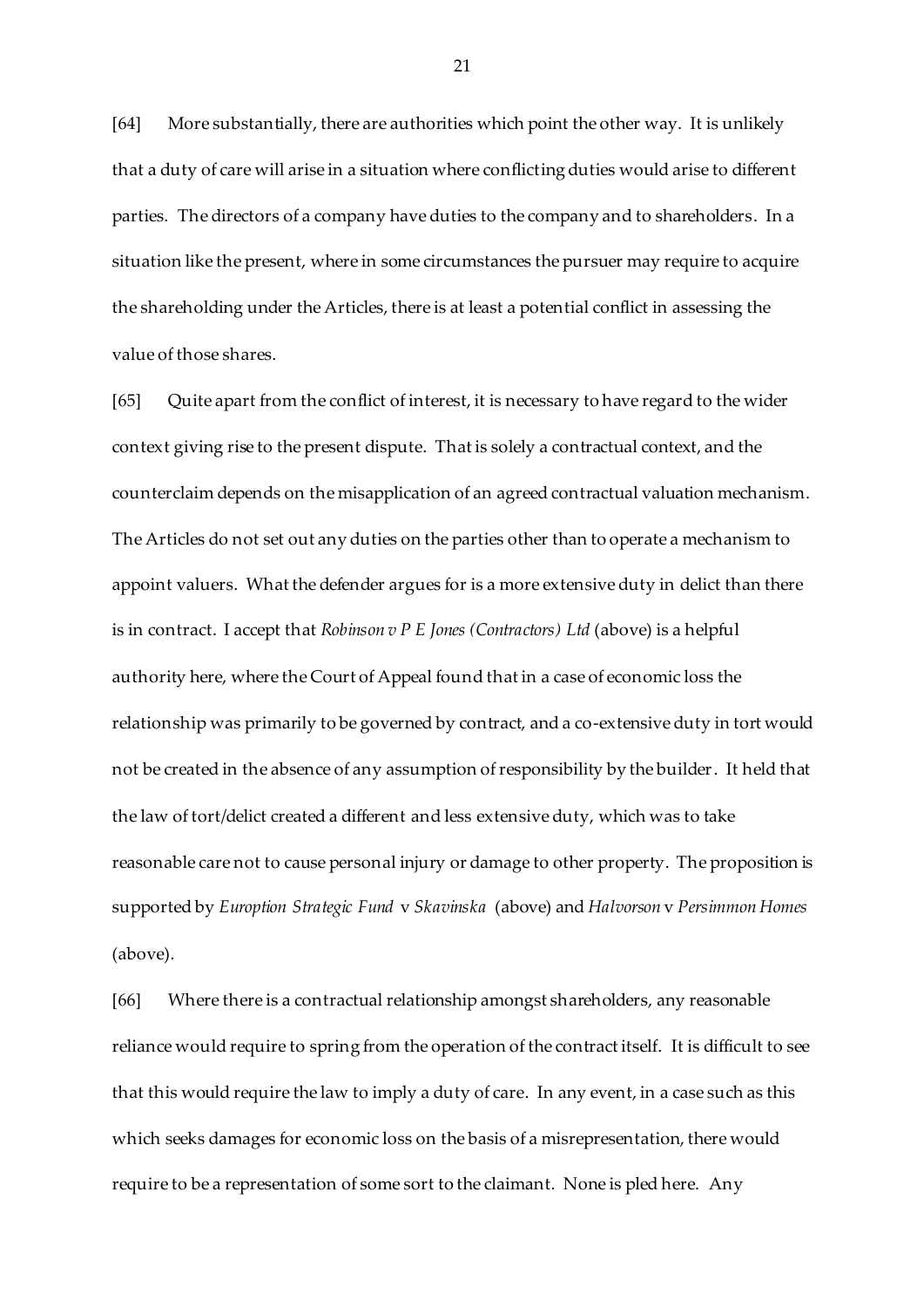representation, accurate or otherwise, was made to a third party valuer. Further, there is no averment that the defender relied on such a statement. The defender was not involved. There is no indication the defender even knew that the statements had been made. There could not be any reliance. The defender does not satisfy the *NRAM Ltd* v *Steel* requirements for a duty of care. Further, where there is no reliance, the question of reasonableness on reliance cannot arise.

[67] Finally, I agree with the pursuer's submission that there is no relevant case that the pursuer's directors owed a duty of care not to make wrong statements. This was a contractual situation where the valuer was appointed to act independently, was subject to a well-defined regime which set out the basis upon which they were to make the valuation, and whose duties were clear. That is not to say that the directors would be entitled to mislead the auditors, but that case would not rely on negligence or a duty of care, and no such case is pled. The difficulty is that the defender asserts there has been a breach of a duty of care, in a situation where the directors have correctly appointed a valuer, and correctly directed the valuer to the terms of the Articles which regulate the valuation. The defender referred to Clerk and Lindsell on Torts at paragraph 17-02, which discusses fraud:

"Damages may, of course, be awarded for a misrepresentation even if it is not fraudulent… since the decision of the House of Lords in *Hedley Byrne & Co Ltd* v *Heller & Partners Ltd,* it has been clear that misrepresentation can give rise to liability in the tort of negligence at common law, at least where there is something that can be construed as an acceptance of responsibility for the truth."

[68] That last element is missing here. There is no mechanism whereby the directors could be fixed with acceptance of responsibility. There is no explanation as to why they were not entitled to give any opinion they wished. Indeed, the directors might be expected to be partisan in a conflict situation, but they were entitled to be secure in the knowledge